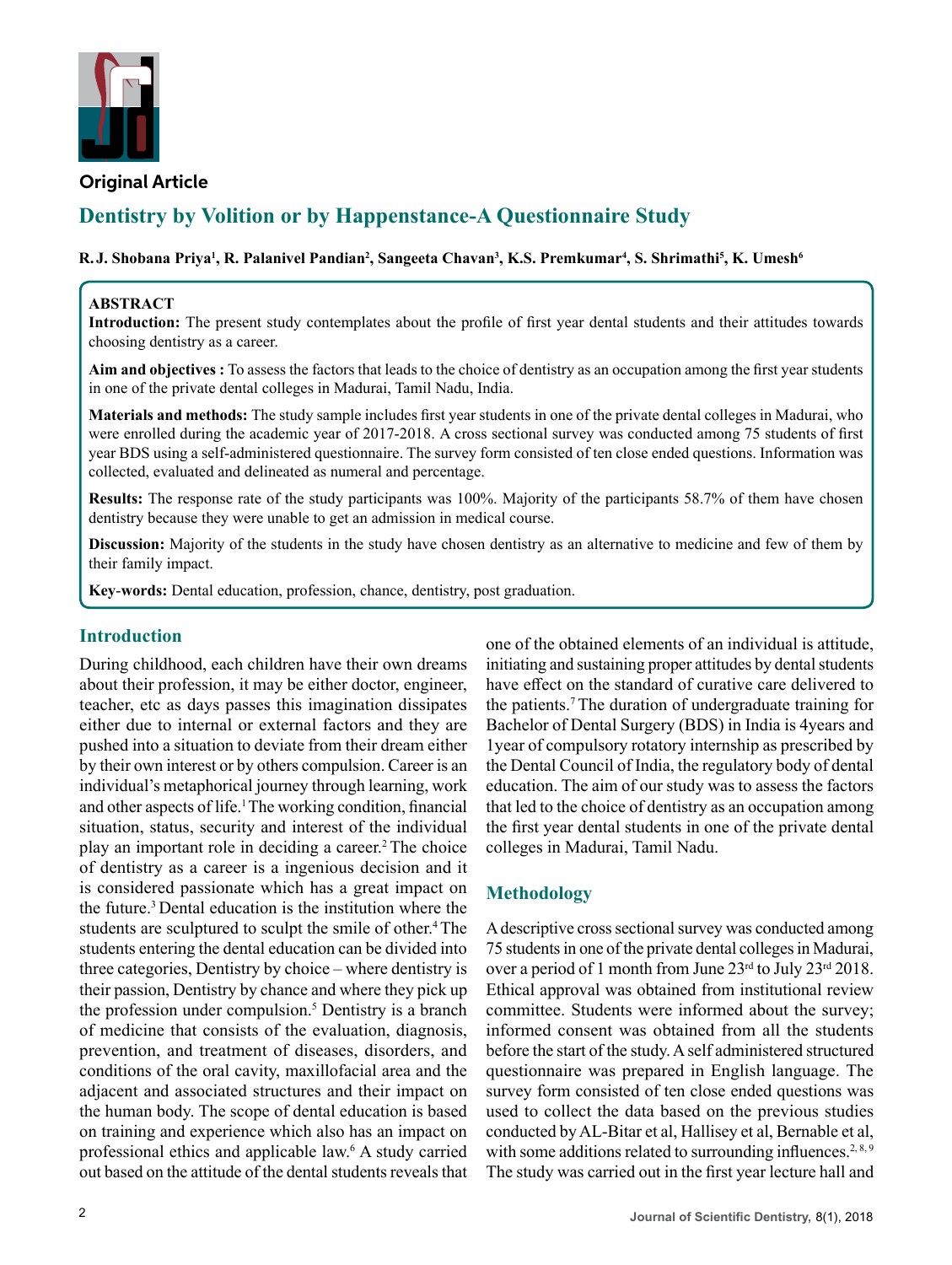the questionnaire was distributed to the participants by two investigators. All the participants were given 20 minutes time to fill the questionnaire in the college first year lecture hall and retrieved immediately. It was made clear to the students that their identity would not be disclosed to avoid the social desirability bias. The time limit set for collection of data was for a period of 2 days in the month of June, 2018. The survey questionnaire includes items related to choosing dentistry, their alternative choice of interest, reasons to choose dentistry and their mentality towards serving rural or urban sectors. The content validity of the questionnaire was evaluated by the experts. A pilot study was conducted to check the feasibility of the questionnaire and it was conducted among 10 students in one of the private dental colleges, Madurai, Tamil Nadu. Based on the interpretation of the pilot study, necessary modifications were made in the questionnaire and cross sectional survey were conducted among 75 students. The data were entered into Microsoft excel and statistical package for social sciences (IBM SPSS statistics for windows version 20) was used.

#### **Results**

The study was done to assess the reason for choosing dentistry as a career choice, among the total study group of 75 students out of which 60 were females and 15 were male students from the first year BDS. The gender distribution of the study participants is shown in the bar graph no: 1. Majority of the students who got into dentistry by chance as a professional career was 58.7%. Nearly half of the participants 58.7% of them choose dentistry because they were unable to get an admission in medical course, 28% of them choose dentistry out of interest, 13.3% of them were due to their family influence and the alternative choice of interest for 68% of the students was medicine, other than dentistry. About 77.3% of the students felt that dentistry is not related to aesthetics alone. Nearly 38.7% of the students felt that dentistry could help them to serve people by providing good oral health services, only 10.7% of them felt that it would



help earning for their livelihood and 24% of them felt that dentistry was a prestigious career. Majority of the students 42.7% were aware that dentistry is not only confined to dental treatment of tooth problems and improving aesthetics but also the surgical correction of maxillofacial anomalies. Nearly half of the study participants 55.3% of them would like to serve the rural population. After completion of their undergraduate course in dentistry, 64% of the students were interested in postgradution and 25.3% of the study participants have a dream to establish their own clinical practice. The gender wise responses to the question asked are described in Table 1.

#### **Discussion**

The purpose of the present study was to obtain information about the reasons for choosing dentistry as a career either by choice or chance, among the first year students in one of the private dental colleges in Madurai. The students can obtain admittance into a dental institution through the National Eligibility cum Entrance examination (NEET-UG) is an examination in all over the India conducted by Central Broad of Secondary Education. The present study confessed that choosing dentistry as a career has a certain reasons nearly half of the study participants (58.7%) got dentistry by chance, because they have chosen dentistry as an alternative to medicine and remaining few of them choose this branch out of interest, similar results were obtained in the study conducted by Ashish et al where most of the dental students(78%)of them chose dentistry as an alternative to medicine.<sup>10</sup> This might be due to the common perception of the vicinity that medical students relish highly honoured social status than dentistry.<sup>11</sup> This was dissimilar to the study conducted by Augiar et al where (67.8%) most of the students felt that dentistry to be superior status in the professional career and for one's own accomplishment.12 In the present study only a few 25.3% of them were interested to establish their own clinical practice because the value of investment for clinical setting is very high when compared to their return earnings in India. This result was in contrast to the study conducted by Jonathan et al, where nearly half of the participants(57.4%) planned to establish clinical practice because in United States, an average dentist in clinical practice works for about 32 hours a week and the income is also very high when compared to India.<sup>13</sup>A study conducted by Brand at al, Sofola et al, where students choose dentistry for clinical practice as a common motive but it was a difficult option for them due to financial pressure and in a way that agrees with the present study.14,15 The current study shows that 38.7% of them felt that they could serve people through dentistry. This result was similar with the study conducted by Singh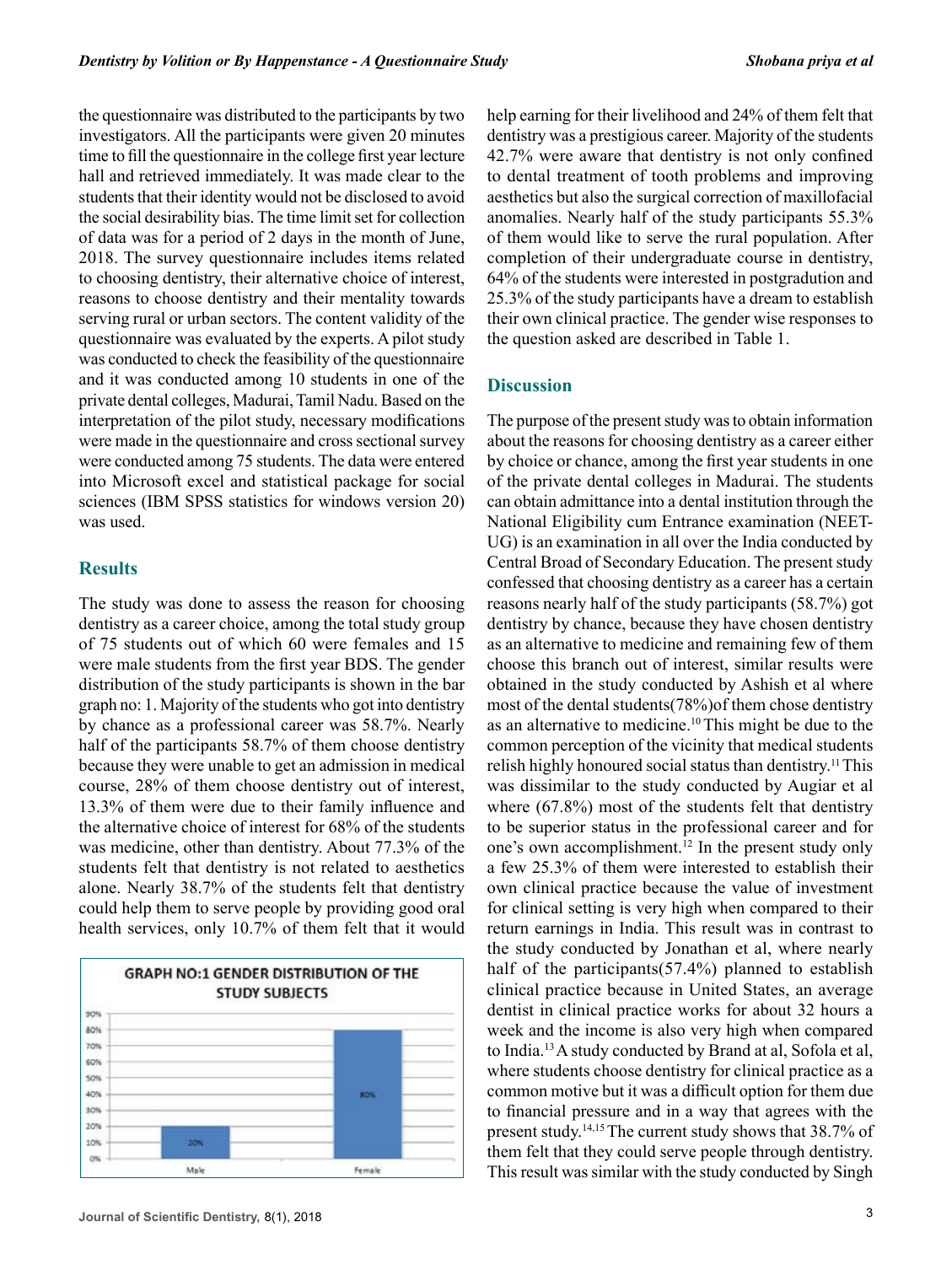**Table 1:** Responses of study participants to the questions

| <b>Questions</b>                                         | <b>Males</b> | <b>Females</b> | <b>Total</b>           |
|----------------------------------------------------------|--------------|----------------|------------------------|
| 1. You chose dentistry by                                |              |                |                        |
| Choice                                                   | 09 [60%]     | 22 [36.6%]     | 31[41.3%]              |
| Chance                                                   | 06 [40%]     | 38 [63.3%]     | 44[58.7%]              |
| 2. What is the reason for choosing dentistry as a career |              |                |                        |
| Unable to get a seat in medicine                         | 08 [53.3%]   | 36 [60%]       | 44[58.7%]              |
| Family influence                                         | 02 [13.3%]   | 08 [13.3%]     | 10[13.3%]              |
| Interest in dentistry                                    | 05 [33.3%]   | 16 [26.6%]     | 21[28%]                |
| 3. Whether dentistry is related to aesthetics only       |              |                |                        |
| Yes                                                      | 02 [13.3%]   | 15 [25%]       | 17[27.7%]              |
| N <sub>o</sub>                                           | 13 [86.6%]   | 45 [75%]       | 58[77.3%]              |
| 4. Factors influencing in choosing dentistry             |              |                |                        |
| Career choice                                            | 05 [33.3%]   | 20 [33.3%]     | 25[33.3%]              |
| Self-employment                                          | 10 [66.6%]   | 26 [43.3%]     | 36[48%]                |
| Family influence                                         | 0            | 14 [23.3%]     | 14[18.7%]              |
| 5. Dentistry as a profession can                         |              |                |                        |
| Help people                                              | 05 [33.3%]   | 24 [40%]       | 29[38.7%]              |
| Help me make money                                       | 03 [20%]     | 05 [8.3%]      | 08[10.7%]              |
| Prestige                                                 | 04 [26.6%]   | 14 [23.3%]     | 18[24%]                |
| Others                                                   | 03 [20%]     | 17 [28.3%]     | 20[26%]                |
| 6. What is your view about dentistry Confined only to    |              |                |                        |
| the treatment of tooth problem                           | 04 [26.6%]   | 14 [23.3%]     | 18[24%]                |
| To improve aesthetics                                    | 01 [6.6%]    | 05 [8.3%]      | 06[8%]                 |
| Surgical correction of maxillofacial anomalies           | 08 [53.3%]   | 24 [40%]       | 32[42.7%]              |
| Others                                                   | 02 [13.3%]   | 17 [28.3%]     | 19[25.3%]              |
| 7. Population you like to serve                          |              |                |                        |
| Rural                                                    | 07 [46.6%]   | 32 [53.3%]     | 40[55.3%]              |
| Urban                                                    | 07 [46.6%]   | 28 [46.6%]     | 35[45.3%]              |
| Both                                                     | 01 [6.6%]    | $\Omega$       | 01[1.3%]               |
| 8. Alternative choice of interest other than dentistry   |              |                |                        |
| Medicine                                                 | 10 [66.6%]   | 41 [68.3%]     | 51[68%]                |
| Engineering                                              | 01 [6.6%]    | 07 [11.6%]     | 08[10.7%]              |
| Others                                                   | 04 [26.6%]   | 12 [20%]       | 16[21.3%]              |
| 9. After completing BDS do you like to                   |              |                |                        |
| Do post-graduation                                       | 10 [66.6%]   | 38 [63.3%]     | 48[64%]                |
| Clinical practice                                        | 04 [26.6%]   | 15 [25%]       | 19[25.3%]<br>08[10.7%] |
| Others                                                   | 01 [6.6%]    | 07 [11.6%]     |                        |
| 10. Are you happy with your decision                     |              |                |                        |
| in choosing dentistry                                    |              |                | 58[77.3%]              |
| Yes                                                      | 11 [73.3%]   | 47 [78.3%]     | 17[22.7%]              |
| $\rm No$                                                 | 04 [26.6%]   | 13 [21.6%]     |                        |

et al in which the 51% of the students felt that dental treatment helps to serve the people and it enhances the standard of living.<sup>16</sup>This finding shows disparity with the study conducted by Umesh et al, on Indian students where (85.3%)most of the students felt that dentistry would help them to be financially stable and only a few felt that dentistry as a profession can help people.17 As stated by the present study medicine was the  $1<sup>st</sup>$  priority for most of the students and they choose dentistry with lack of interest. The reason behind this was according to the study coordinated by Parsa et al, most of the participants felt that medicine as an high-brow testing profession which provides the chance to save lives, highly respectable job, availability of job vacancy, expected earnings, and to look after the public health.<sup>18</sup> An appropriate reason for choosing dentistry as a second fiddle by the students, this was due to lack of job vacancy and not competent enough to start their own clinical practice in the dental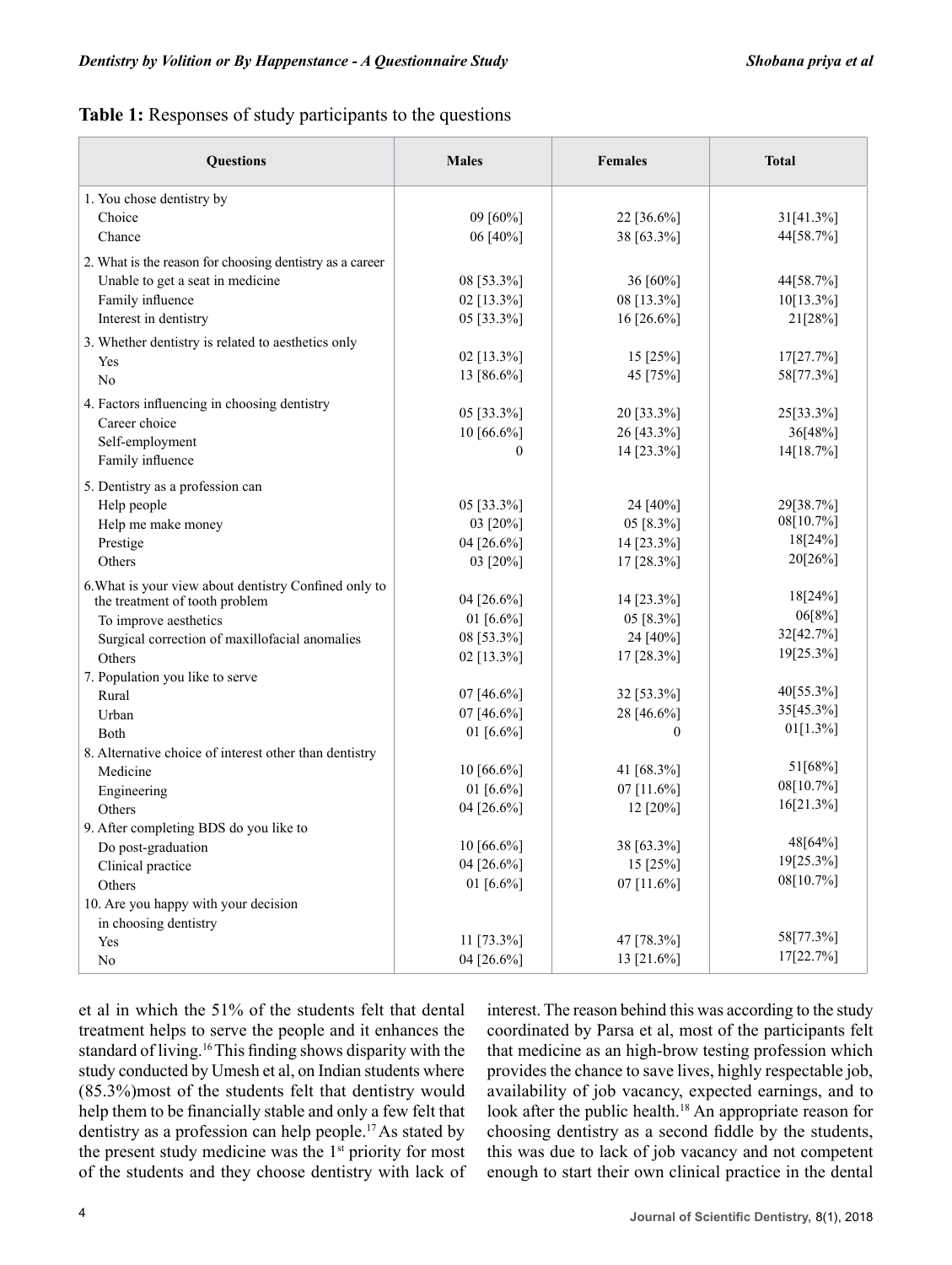field because maximum number of experienced dentists are available in this field so the fresher's are not getting an opportunity to expose their hand skills, as reported in the study conducted by Brand at al.<sup>14</sup> Eighty percent of the students participating in the present study were females, this was similar to the other studies conducted by Rashmi et al Nupur et al.<sup>19,20</sup> In the present study the participants have chosen dentistry because of their family impact, this finding was similar to the study conducted by Marino et al<sup>,</sup> Nadya et al, Halawany et al<sup>,</sup> have disclosed a robust family influence on their career decisions.<sup>21-23</sup> This finding shows variation in the study conducted by Skelly et al, Tom et al, Khami et al, where majority of the students have chose dentistry by choice as a professional career because of their own interests in science and research, use of personal or manual skills, financial rewards, security and higher social hierarchy,<sup>24,25,26</sup> and Farid et al conducted a study in which the parental influence was considered to be very sparse and this also varies with present study.27 Majority of the students in the present study have chosen dentistry as a optional career, due to family impact, unable to procure a admission in medical course, this findings shows disparity to the study conducted by Crossley et al, where most of the students chose dentistry for professional status, job security and financially profitable.28 In the current study the overall population was only 75 students and this population was less when compared to other studies. Most of the students were the first graduate from their family and they have lack of ideas about choosing their tertiary education and majority of them were from rural sectors. More studies with higher sample size and strong sampling model are needed to conclude this result.

## **Conclusion**

The present study concludes that majority of the first year dental students choose dentistry as their career chance because as they were unable to get an admission in medical course so they choose dentistry as their second chance priority, some of them choose this branch due to their family impact. Most of the participants in the current study were females. Majority of them in the study were willing to do post graduation in the field of dentistry. In the present study most of the students have lack of awareness about the field of dentistry so they felt that the field of medicine is superior in status when compared to dentistry, therefore in order to overcome these types of thoughts from the students mind, our government should establish an teaching methodology which is compulsory where in after their secondary education, the aptitude

of the students should be identified and students who are willing to go for dental and medical fields should be encouraged.

## **Acknowledgements**

I would like to express deep gratitude to R. Jothi basu and J. Nirmala for their encouragement and support throughout the course of my work.

I would like to thank all my friends for their help in the whole process leading to the conceptualization of the project.

#### **References**

- 1. AnbuSelvan GJ, Gokulnathan S, PrabuRajan V, RajaRaman G, Kumar SS, Thangavelu A. A study among dental students regarding the factors influenced dental students to choose dentistry as career. J Pharm Bioallied Sci 2013;5(Suppl 1):S36-S38.
- 2. Al-Bitar ZB, sonbol HN, AL-Omari LK. Reasons for choosing dentistry as a career by Arab dental students. Eur J Dent Educ 2008;12:247-51.
- 3. Patel D, Saiyed MH. Reasons for choosing dentistry as a career: A study of first year dental students, India. J Int Oral Health 2009;1:10-9.
- 4. Rupp JK, Jones DL, Seale NS. Dental students' knowledge about careers in academic dentistry. J Dent Educ 2006; 70:1051-60.
- 5. Amith HV, D'Cruz AM, Jasil M, Mansor MM, Antony NA, Devi NG, et al. Career in dentistry: By choice or chance reasons for choosing dentistry among the first-year dental students of a college in India. J Orofac Sci 2013;5:114-7.
- 6. Glossary of Dental Clinical and Administrative terms. American Dental Association. Retrieved 2014 February.
- 7. Nagesh L, Gunjal S. Attitudinal changes related to profession among dental students during their professional education. JAADR 2011;2(2):21-26.
- 8. Hallisey J, Hanningan A, Ray N. Reasons for choosing dentistry as a career – A survey of dental students attending a dental school in Ireland during 1998-99. Eur J Dent Edu 2000; 4:77-81.
- 9. Bernable E, Icaza JL, Delgado-Angulo EK. Reasons for choosing dentistry as a career: A study involving male and female first-year dental students in peru. Eur J Dent Edu2006; 10:236-41.
- 10. Jaiswal AK, Pachava S, Sanikommu S. "Why dentistry? A cross-sectional study of budding dentists in Andhra Pradesh". IJSS.2014;1(6):17-21.
- 11. Lawson WR. The choice of dentistry as a career. N Z Dent J 1976;72:155-8.
- 12. Aguiar CM, Pessoa MA, Camara AC, Perrier RA, de Figueiredo JA. Factors involved in the choice of dentistry as an occupation by pernambuco dental students in Brazil. J Dent Educ 2009;73: 1401-7.